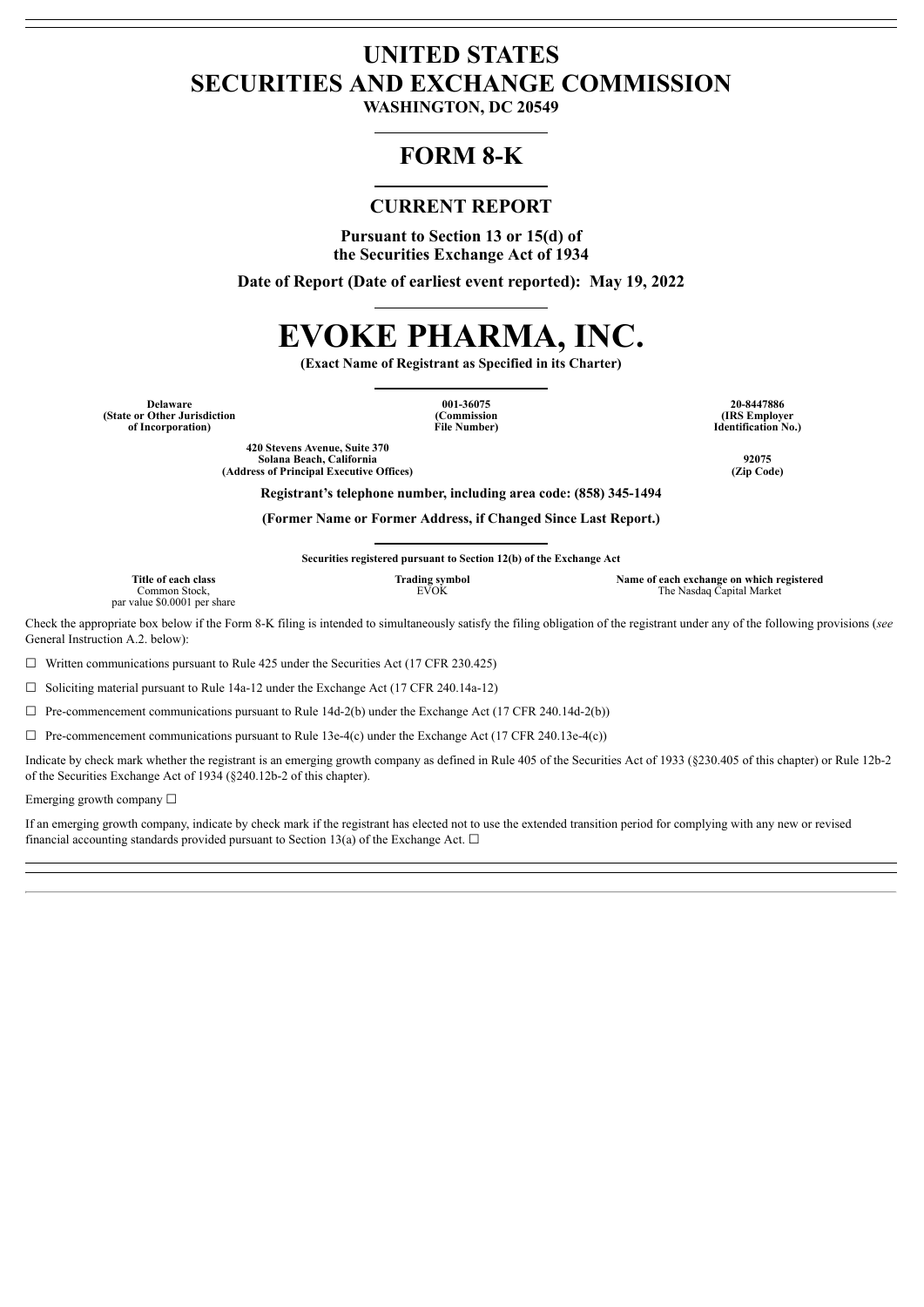### **Item 3.03 Material Modification to Rights of Security Holders.**

The information contained in Item 5.03 below is incorporated by reference into this Item 3.03.

#### **Item 5.03 Amendments to Articles of Incorporation or Bylaws; Change in Fiscal Year.**

On May 19, 2022, Evoke Pharma, Inc. (the "Company") filed an amendment (the "Amendment") to its amended and restated certificate of incorporation to effectuate a reverse stock split of the Company's common stock, par value \$0.0001 per share (the "Common Stock"). Pursuant to the Amendment, at the effective time of 5:00 p.m. Eastern Time on May 20, 2022, each twelve (12) shares of Common Stock issued and outstanding will be combined into one (1) validly issued, fully paid and non-assessable share of Common Stock (the "Reverse Stock Split"). The par value per share remains the same. No fractional shares were issued in connection with the Reverse Stock Split. Stockholders who would otherwise be entitled to a fractional share of Common Stock are instead entitled to receive a proportional cash payment. The Reverse Stock Split will not reduce the total number of shares of Common Stock that the Company is authorized to issue, which will remain 50,000,000 shares. Trading of the Common Stock on a Reverse Stock Splitadjusted basis will begin at the opening of trading on the Nasdaq Capital Market on May 23, 2022. The new CUSIP number for the Common Stock following the Reverse Stock Split is 30049G 203.

In addition, proportionate adjustments will be made to the per share exercise price and the number of shares issuable upon the exercise of all outstanding stock options and warrants to purchase shares of Common Stock and the number of shares of Common Stock reserved for issuance pursuant to the Company's equity incentive compensation plans.

The Reverse Stock Split ratio was selected pursuant to the authority granted to the board of directors of the Company by stockholders at the Annual Meeting of Stockholders held on April 27, 2022. A copy of the Amendment filed with the Secretary of State of the State of Delaware is filed as Exhibit 3.1 to this Current Report on Form 8-K and is incorporated herein by reference.

## **Item 9.01 Financial Statements and Exhibits.**

(d) Exhibits.

| Exhibit No. | Description                                                                                         |
|-------------|-----------------------------------------------------------------------------------------------------|
| 3.1         | Certificate of Amendment to Amended and Restated Certificate of Incorporation of Evoke Pharma, Inc. |
| 104         | Cover Page Interactive Data File (embedded within the Inline XBRL document)                         |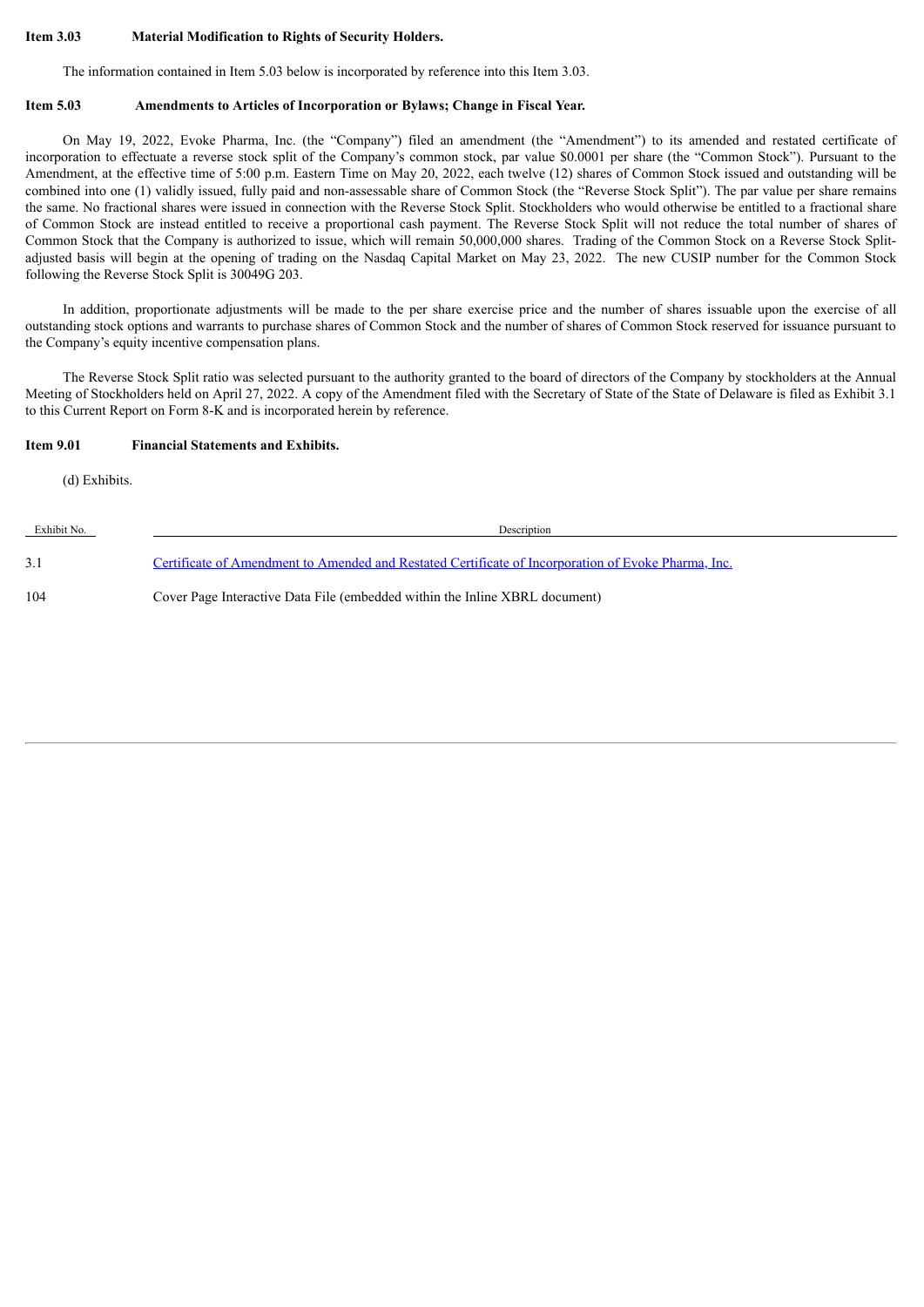## **SIGNATURES**

Pursuant to the requirements of the Securities Exchange Act of 1934, the registrant has duly caused this report to be signed on its behalf by the undersigned hereunto duly authorized.

# EVOKE PHARMA, INC.

Date: May 20, 2022 By: /s/ Matthew J. D'Onofrio

Name: Matthew J. D'Onofrio<br>Title: Executive Vice Preside Executive Vice President, Chief Business Officer and Secretary